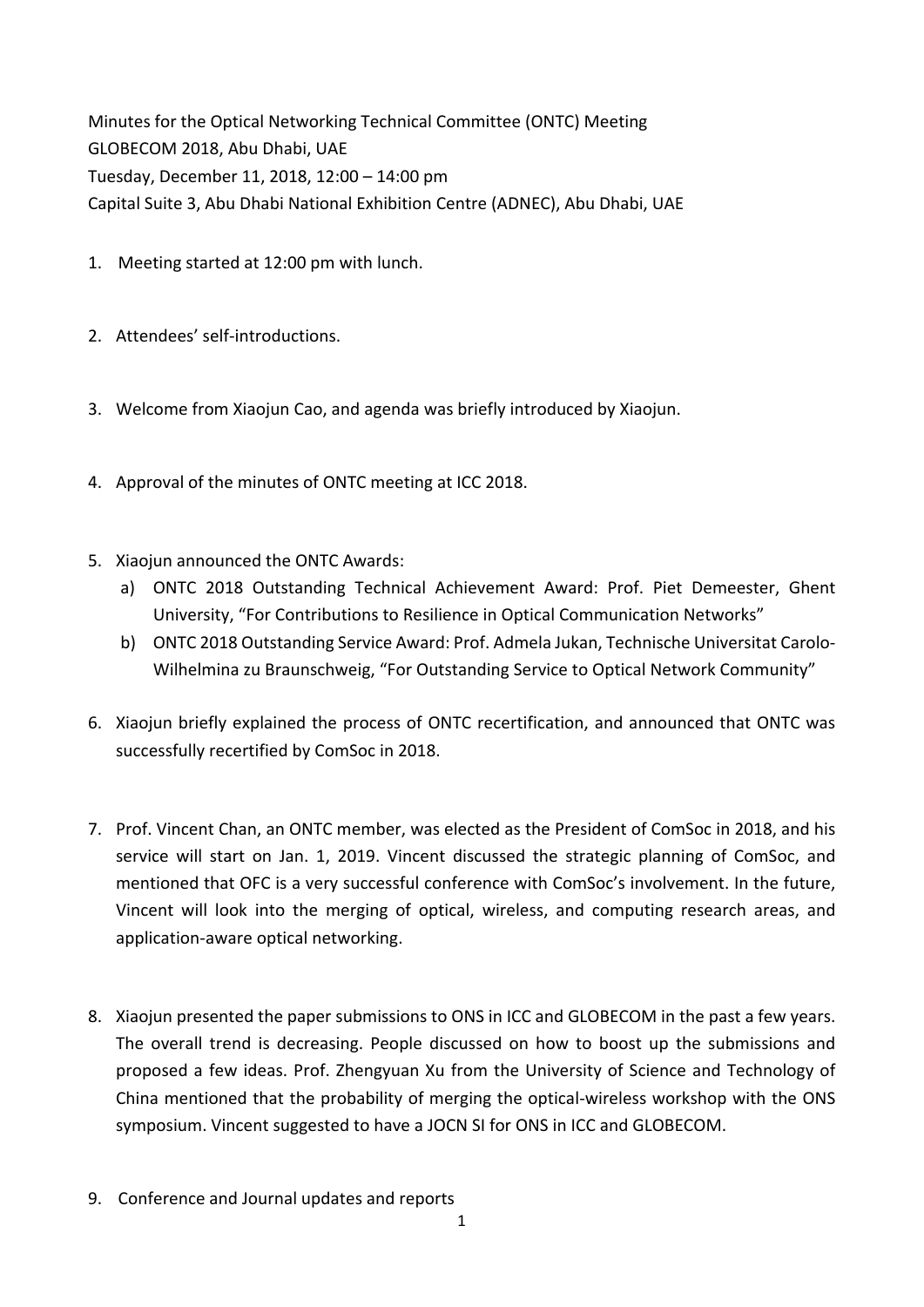## **Conferences**

- GC 2018:
	- o Dec. 9‐13, 2018, Abu Dhabi, UAE
	- o ONS Chairs: Xavi Masip‐Bruin (CSR), Hakki Cankaya (TAOS)
	- o 66 submissions to ONS, 25 accepted (7 networking papers and 18 system papers)
	- o ONS BPA: I. Abdalla et al., "Impact of Receiver FOV and Orientation on Dense Optical Networks"
	- o ONS BPA runner‐up: O. Ayoub et al., "Optimal Cache Deployment for Video‐on‐ Demand Delivery in Optical Metro‐Area Networks"
- ICC 2019, Shanghai, China
	- o ONS Chairs: Matt Cao (ONTC), Scott Fowler (CSR)
	- o 76 submissions to ONS, 39 networking papers, 37 system papers.
- GC 2019, Big Island, Hawaii
	- o ONS Chairs: Reza Nejabati, Mohan Gurusamy
- ICC 2020, Dublin, Ireland
	- o ONS Chairs: Zuqing Zhu (ONTC), Roberto Rojas‐Cessa
- GC 2020, Taipei, Taiwan
	- o ONS Chairs: nominations submitted
- ICC 2021, Montreal, Canada
- GC 2021, Madrid, Spain
- ICC 2022, Seoul, South Korea
- GC 2022, Brazil
- $\bullet$  ICC 2023, Italy
- OFC 2019
	- o March 3‐7, 2019, San Diego
	- o Program Chairs:
		- Po Dong, Nokia Bell Labs, USA
		- Junichi Kani, NTT Labs, Japan
		- **E** Chongjin Xie, Alibaba Group, USA
	- o Several ONTC members serve on various subcommittees
- HPSR May 26-29, 2019, Xi'An China
	- o the week of ICC'19 (May 20‐24)
- ONDM 2019
	- o May 13‐16, Athens, Greece
	- o http://www.ondm2019.com/
	- o Submission Deadline: Jan. 21, 2019
- OECC/PSC 2019
	- o July 7‐11, Fukuoka, Japan
	- o https://www.oeccpsc2019.org/